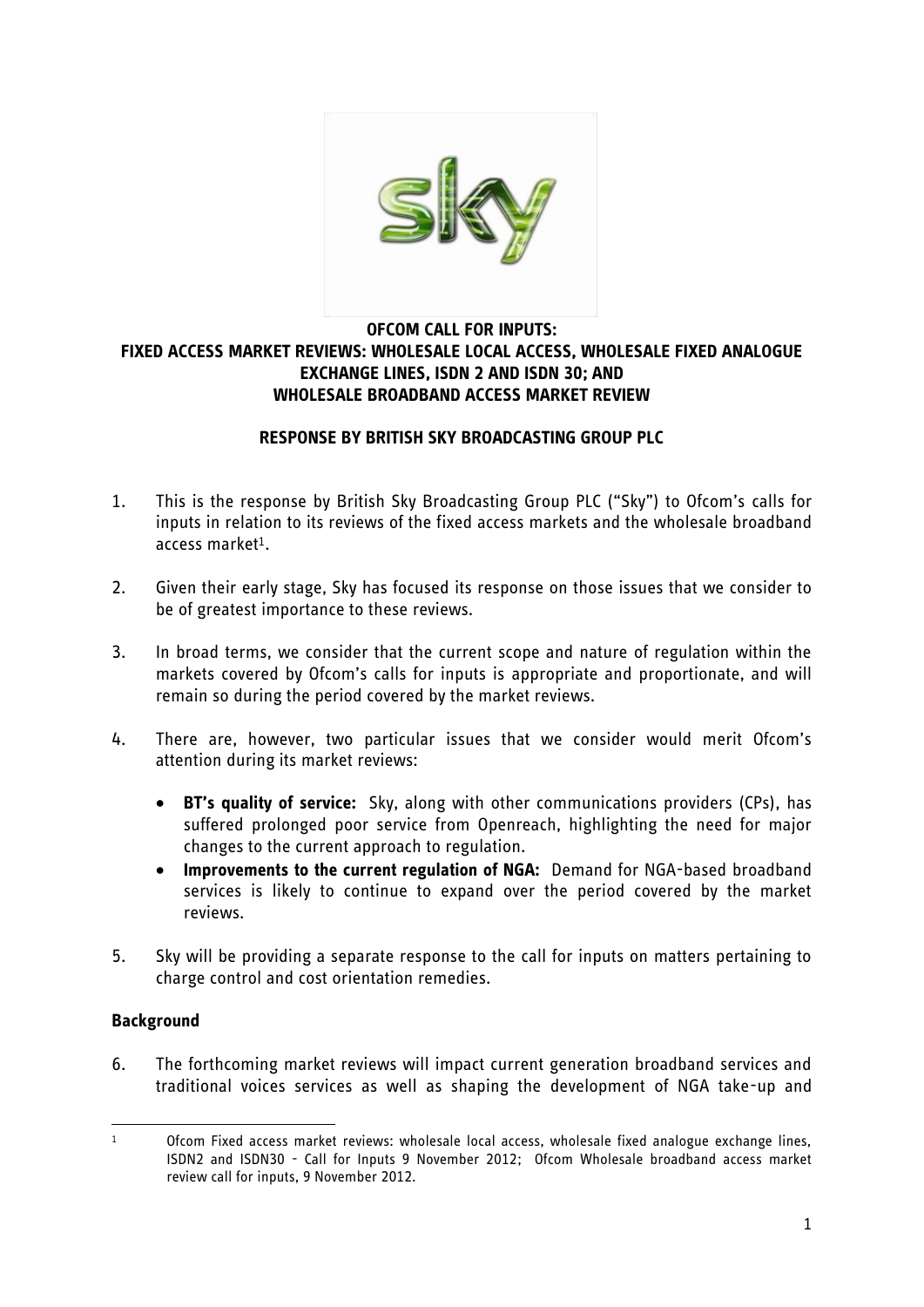services. It is essential for Ofcom to strike the appropriate balance in safeguarding current generation services in terms of quality and pricing and providing communications providers the right incentives to invest in taking up new services.

- 7. Sky purchases a range of services from BT that fall within the scope of the wholesale local access (WLA), wholesale fixed analogue exchange line (WFAEL) and wholesale broadband access (WBA) markets which are the subject of Ofcom's call for inputs:
	- **Local loop unbundling (LLU)**. Sky has approximately 3.9m LLU (MPF (2.5m + SMPF 1.4m) customers and is expanding its LLU footprint to [CONFIDENTIAL] exchanges serving approximately [CONFIDENTIAL] of households by [CONFIDENTIAL];
	- **wholesale line rental (WLR)**. Sky purchases WLR to provide retail telephony services for customers who are not supported by full LLU. Sky has approximately [CONFIDENTIAL] wholesale line rental lines;
	- **IPStream Connect.** Sky purchases IPStream Connect to provide a retail broadband service to customers in the minority of areas where it has not unbundled BT local exchanges or areas where LLU is not available. Sky has approximately 220,000 offnet broadband subscribers;
	- **Generic Ethernet access (GEA)**. Sky currently has [CONFIDENTIAL] GEA customers.
- 8. Accordingly, the outcome of the forthcoming WLA, WFAEL and WBA market reviews will have a material impact on Sky and its continued ability to contribute to the competitiveness of retail broadband and telephony markets, with consumers benefiting through innovation and lower prices.

# **It is appropriate to maintain the scope and nature of current regulation**

9. The developments that have taken place since the previous market reviews were concluded in 2010<sup>2</sup> have not changed the markets sufficiently to warrant any major changes to the current finding of significant market power (SMP) nor to the set of regulatory remedies presently in place. Nor are there foreseeable developments during the three year period when these market reviews will have effect that would invalidate this proposition. The current remedies are likely to remain appropriate and proportionate responses to BT's SMP in these markets.

# **Quality of service**

- 10. Sky welcomes the inclusion in the calls for inputs of questions related to CPs' experience of Openreach's service performance. Quality of services delivered is as important a part of the benefits to consumers from telecommunications regulation as issues such as price control.
- 11. Sky has reviewed Openreach's service performance and analysed the regulatory regime that has permitted service to degrade and fluctuate to the degree that it has. Openreach's poor levels of service quality have had an adverse impact on competition and consumers. Sky's review, analysis and accompanying proposals to address

<sup>.</sup> <sup>2</sup> Ofcom review of the wholesale local access market, 7 October 2010; Review of the wholesale broadband access markets: Statement on market definition, market power determinations and remedies, 3 December 2010.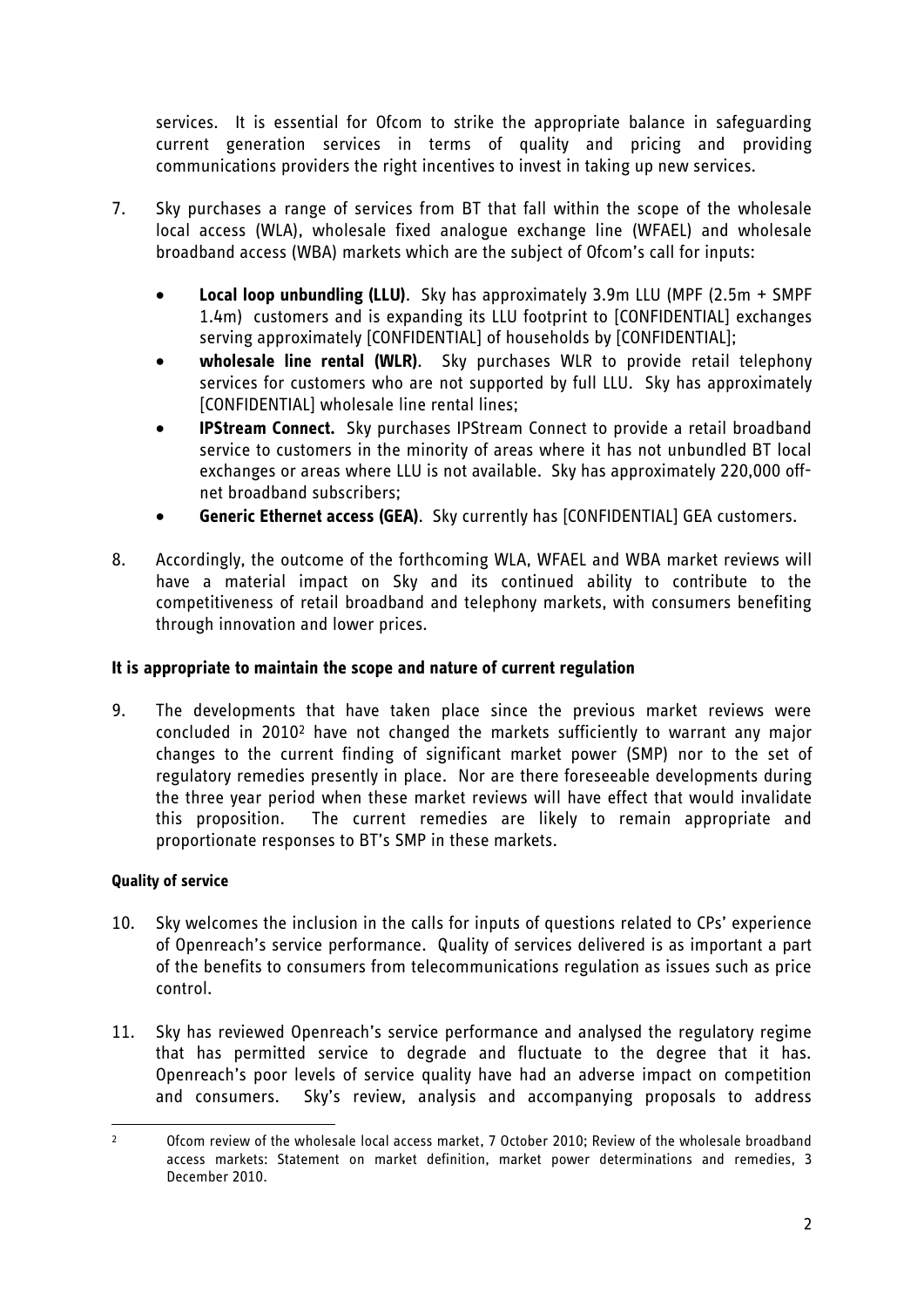incentives for improved service performance are detailed in its paper, *Regulating for Quality: Delivering service performance in UK telecoms*. The paper is attached to this response.

- 12. Sky considers that the issue of service quality must be at the centre of Ofcom's market reviews. Experience over the past charge control period has shown clearly that the current approach to regulation provides insufficient incentives for Openreach to maintain reasonable service quality levels. Indeed, RPI-X price control provides significant incentives for profits to be increased via cost reductions that can be achieved by reducing the delivered quality of service.
- 13. Sky would therefore strongly encourage Ofcom to examine in detail the issue of the level of service that BT should be expected to deliver during the next price control period, and to include this as an integral part of the modelling of BT's costs and setting of charge controls. This could be undertaken, for example, by:
	- (i) obtaining data on service levels delivered by "best in class" operators in other countries;
	- (ii) reviewing Openreach's financial and technical investment in its access network over the last few years to determine whether it has been appropriately applied to deliver the robustness of infrastructure expected and accounted for in the various previous charge controls;
	- (iii) reviewing Openreach's records of manpower deployment to determine whether the necessary on-going maintenance of the access network has been undertaken; and
	- (iv) assessing the impact of current SLA/SLG mechanisms across BT's regulated contracts.
- 14. We note, and welcome, the fact that Ofcom has proposed to undertake a separate review of the issue of Openreach service quality, with which Sky will engage fully. Sky considers, however, that the issue of service quality should be considered both in this review and the relevant market reviews.

# **Improvements to the current regulation of NGA**

- 15. Whilst Sky considers that the current NGA remedies should remain broadly unchanged during the next market review period, there are a number of areas that warrant attention by Ofcom during the forthcoming market reviews in order to make existing regulation more effective:
	- (i) regulation of GEA commercial terms and transaction charges;
	- (ii) SLU bitstream or virtual port unbundling;
	- (iii) improved usability of PIA; and
	- (iv) wavelength-unbundling of fibre to the premises (FTTP) gigabit passive optical network (GPON).

# Regulation of GEA commercial terms and transaction charges

16. Whilst Sky does not consider that it is appropriate or proportionate to regulate BT's core rental charges for GEA during the next market review period, Sky does consider that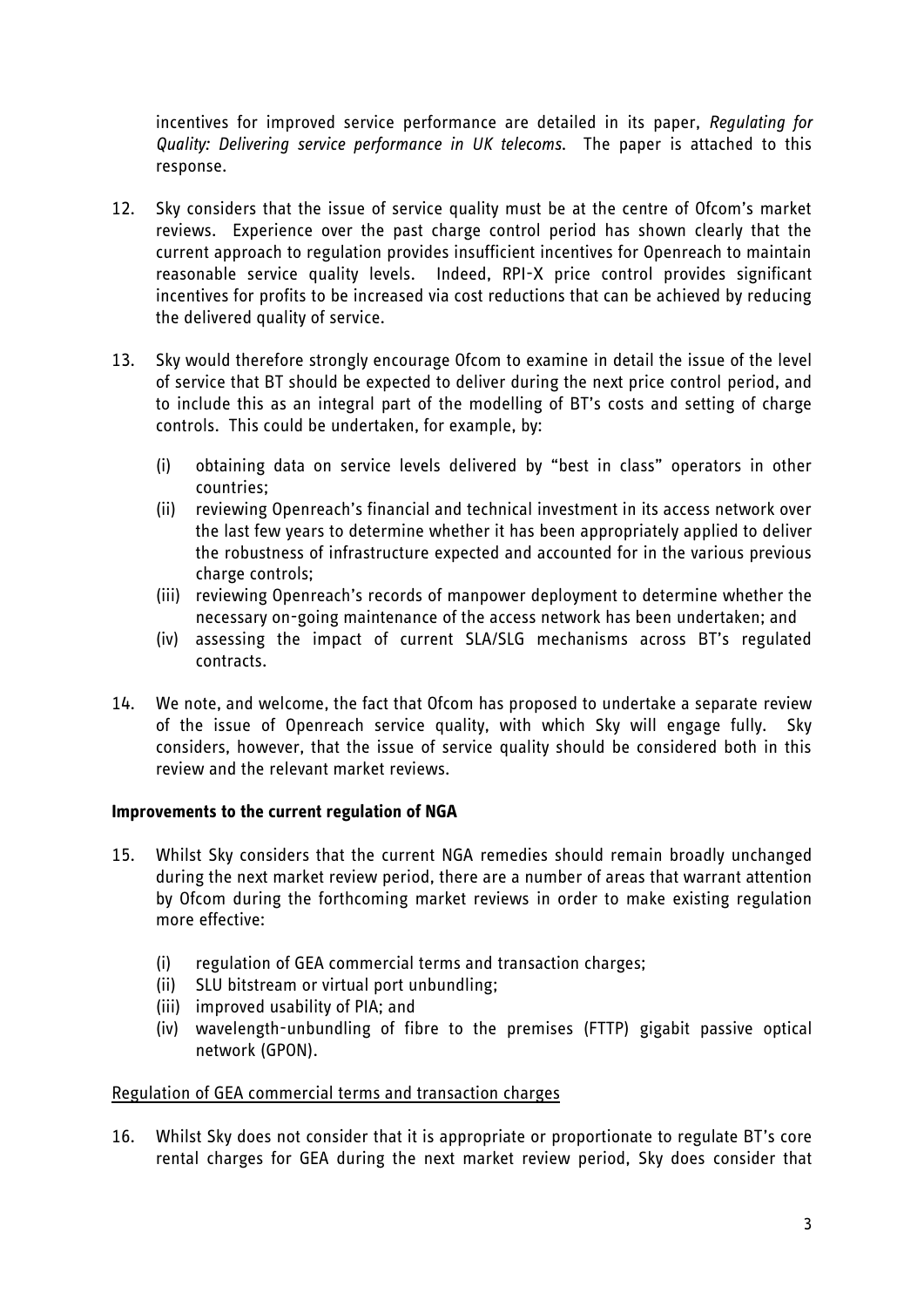Ofcom's review should consider a number of ways in which existing regulation of GEA could be made more effective:

- (i) consideration of whether GEA is fully compliant with the VULA characteristics, now and in the future, and whether the active line access (ALA) characteristics, as previously defined by Ofcom<sup>3</sup> would not be a better VULA specification to work to. There is still some uncertainty over GEA's adherence to the VULA requirements, for example around quality of service (QoS), flexible interconnect, and contention;
- (ii) regulating the commercial terms of GEA. For example, presently Openreach requires a twelve month minimum contract term which is at odds with other regulated services, and would appear to have no commercial foundation in the absence of a subsidised product justifying a long fixed contract to cover pay-back; and
- (iii) regulating charges for the ancillary or transaction services necessary for the delivery of GEA, for example, installation and migration charges. Because BT Retail purchases different types of products in relation to GEA – or does not purchase inputs required by other CPs to deliver GEA-based services at all – BT has the ability significantly to distort retail competition by setting high charges for some ancillary products and services, charges that far exceed any reasonable measure of their underlying costs. Accordingly, Sky considers that Ofcom should examine during its market reviews the case for applying controls to charges for such services.

# SLU bitstream or virtual port unbundling

- 17. Compared to current generation regulated access options such as LLU, VULA/GEA offers considerably reduced opportunity for operators downstream of Openreach to invest in access provision and to be able to invest and innovate in order to differentiate their offers from those of BT Retail.
- 18. Sky has demonstrated its appetite to invest and to offer distinctive service choice to consumers through its LLU-based broadband offering and would be keen to do the same with NGA-based broadband services.
- 19. In the early industry discussions around NGA during 2008 and 2009, Sky and other CPs advanced proposals for several possible unbundled FTTC access products. These were rejected by BT. Sky considers that with the progress made to date by BT, and experience gained by all CPs in the roll-out of BT's FTTC, it is appropriate to reconsider access products unbundled to a greater extent than the current GEA product. The solution considered by Sky to offer the most likely near term benefits is a product variously referred to as sub-loop unbundled bitstream (SLU bitstream) or virtual port unbundling.
- 20. SLU bitstream has the following characteristics:
	- (i) rental of a DSLAM port in the cabinet (dynamically assigned by Openreach to a customer at the time of installation) which would include an active VDSL-based bitstream service from the cabinet to the customer premise;
	- (ii) an ability for the CP to control the cabinet DSLAM port of their customer through Openreach's control plane;

 $\overline{a}$ 3 'Ethernet Active Line Access: Updated Technical Requirements', Ofcom, 3 March 2009. <http://stakeholders.ofcom.org.uk/binaries/telecoms/policy/updated.pdf>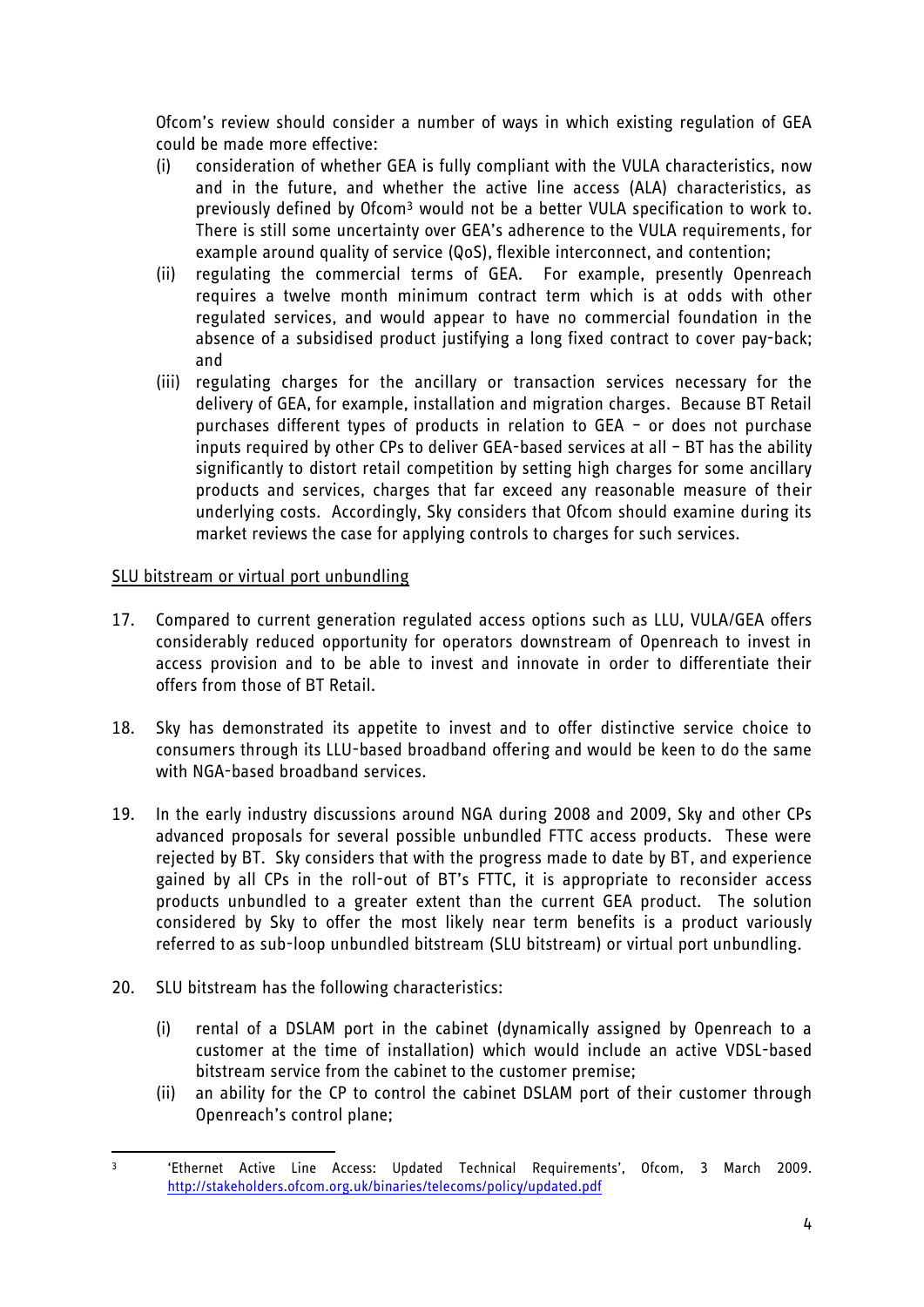- (iii) various options for CPs to provide backhaul from the cabinet to the exchange, including:
	- a) digging to the cabinet and use of own fibre;
	- b) use of PIA and own fibre;
	- c) rental of a pair of spare dark fibres from Openreach;
	- d) rental of a GPON wavelength within Openreach's own fibre; and
	- e) reserved fixed bandwidth on Openreach backhaul.
- (iv) flexibility for CPs to use the backhaul from the cabinet for carrying traffic other than just the VDSL SLU bitstream traffic, and to share the backhaul from cabinet to exchange with other CPs; and
- (v) interfaces within Openreach cabinets as required for interconnect of the backhaul types listed.
- 21. Sky and other CPs are soon to recommence commercial discussions with Openreach for the provision of this product. If, as in the past, Openreach is not minded to provide such an unbundled access with the flexible backhaul options proposed, there would be considerable merit in Ofcom considering during its WLA market review whether BT should be required to provide a SLU bitstream product.

## Improved usability of PIA

.

- 22. There is currently little use made of the PIA remedy. Whilst potentially valuable in the longer term (for example, if there is greater use of SLU bitstream), the efficacy of the PIA remedy is currently poor due to a lack of information available to third parties about BT's ducts and poles infrastructure. Accordingly, there would be considerable merit in Ofcom considering ways in which the provision of such information could be improved as part of its WLA market review. In particular, Sky considers that Ofcom should give consideration to:
	- (i) requiring BT to provide an "as built" database of its access network, accessible electronically to all CPs. Initially this database could be populated with the survey data gathered henceforth from surveys commissioned by both BT and other CPs. Given that Openreach is engaged in a major upgrade of its access network as it rolls out NGA, this would appear to be a rich source of current information<sup>4</sup>; and
	- (ii) relaxing the current narrow constraints on the use of PIA to take a technology neutral approach to include the carriage of broadband traffic delivered to both residential and business consumers by both fixed and wireless means.

<sup>&</sup>lt;sup>4</sup> Sky notes that provision of data via a centralised database in order to ensure the effectiveness of access remedies in relation to state funded infrastructure is now a requirement under the European Commission State Aid rules. (See EU guidelines for the application of state aid rules in relation to the rapid deployment of broadband networks:

[http://ec.europa.eu/competition/state\\_aid/legislation/specific\\_rules.html#broadband.](http://ec.europa.eu/competition/state_aid/legislation/specific_rules.html#broadband)) Whilst the relevant infrastructure here is not state funded, the point is that it has been recognised that a centralised database can assist in improving the effectiveness of access remedies.